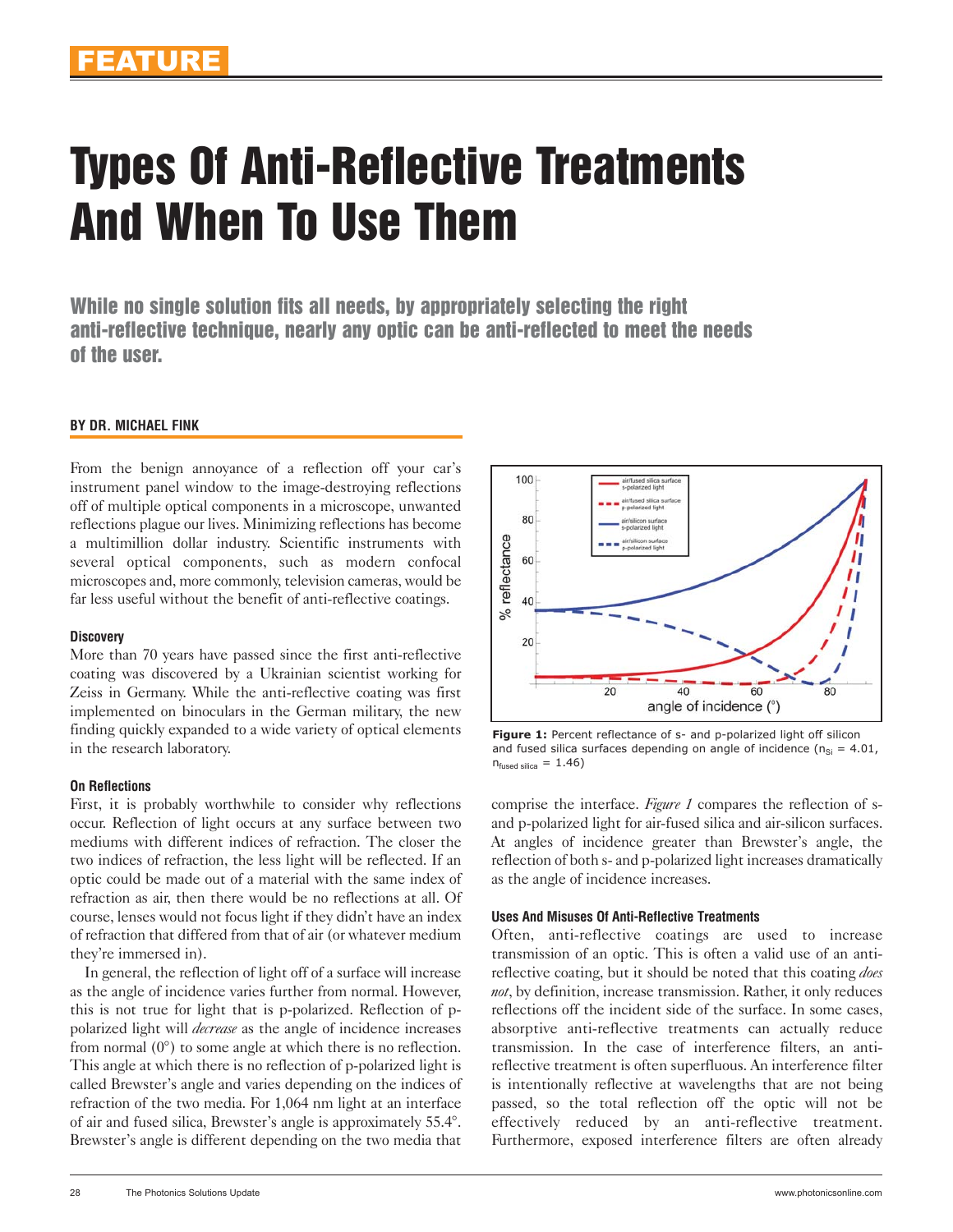anti-reflected at the passed wavelengths, so an extra antireflective coating usually has little effect.

In many cases, the enhanced transmission of some antireflective coatings is very necessary. In fact, the advent of antireflective optics has made new optical instruments containing many-element apparatuses feasible. For example, a modern confocal microscope might have 15 or 20 optical elements in the light path. Borosilicate glass that has not been treated to eliminate reflections typically has a reflectance of about 4% in visible wavelengths per surface. A piece of borosilicate glass with a simple multilayer anti-reflective coating might average 0.7% reflectance per surface. When a single interface is concerned, the difference between 96% transmission and 99.3% transmission seems miniscule. However, in a multielement light path, this difference becomes very significant. If an incident light path crosses 30 air-glass surfaces, the final transmitted light at the end of the path would only be approximately 29% for non-anti-reflection treated optics. An identical path with anti-reflection treated parts would be 81%.

#### **Anti-Reflective Coatings**

The predominant method for causing anti-reflection of an optic is by depositing a layer or several layers of compounds onto the surface of the optic. Deposited anti-reflective coatings vary in complexity from single layer to 10 or more layers. Popular deposition methods of chemical anti-reflective coatings include sputtering, chemical vapor deposition, and spin-coating.

## **Single-Layer Anti-Reflection**

Single-layer anti-reflective coatings are the simplest and often the most sensible solution. With just a single layer of a wellchosen compound, reflection at a specific wavelength can be reduced almost to zero. Additionally, unlike multilayer coatings, there is no wavelength or angle of incidence at which the reflection is greater than is reflected off an untreated substrate.<sup>1</sup> While the "perfect" compound to make an antireflective coating for visible wavelengths does not yet exist, single layer anti-reflective coatings still are often implemented in this range.

To anti-reflect a specific wavelength with one layer of coating, ideally a compound would be used that has an index of refraction that is midway between the indices for air and the optical substrate. Additionally, the optical thickness of the antireflective layer is usually chosen to be one-quarter wave. If both of these criteria can be met, the theoretical reflection at that specific wavelength is zero. There are practical considerations that prohibit this in the visible wavelengths. Most glasses used in the optical laboratory today have indices of refraction between 1.4 and 1.6. These values would suggest an optimal anti-reflective coating index of refraction between 1.20 and 1.30. Unfortunately, there are no known suitable



**Figure 2:** Theoretical reflectance curves for untreated borosilicate float glass and borosilicate float glass with three different antireflective coatings



**Figure 3:** Reflectance off borosilicate glass surface treated with a single layer of  $MgF_2$ . The reflectance is not as low as a multilayer broadband anti-reflective (BBAR) coating, but it is lower than untreated glass at all wavelengths and incident angles.

compounds that have an appropriate index of refraction, are suitably durable, and can withstand the typical laboratory environment.

One compound that is commonly used for single layer antireflective coatings for visible spectrum elements is magnesium fluoride  $(MgF_2)$ . It has an index of refraction that is close to optimal  $(-1.38$  at 500 nm) and is easily deposited onto glass. With carefully controlled process and substrate temperatures of 200° C to 250° C, a very robust coating can be applied, but otherwise care must be taken while cleaning magnesium fluoride-coated surfaces, as the coating can be rubbed off with vigorous cleaning. A theoretical reflectance curve for a single layer of  $MgF_2$  is shown in *figure 2*. The reflection gains at offnormal angles of incidence are relatively small for single-layer coatings, as shown in *figure 3*.

Single-layer anti-reflective coatings are especially popular when anti-reflection in the infrared is desired. Because many of the substrates used in infrared have higher indices of refraction (i.e., silicon, germanium, gallium arsenide, indium arsenide), there are many more choices for an optimal anti-reflective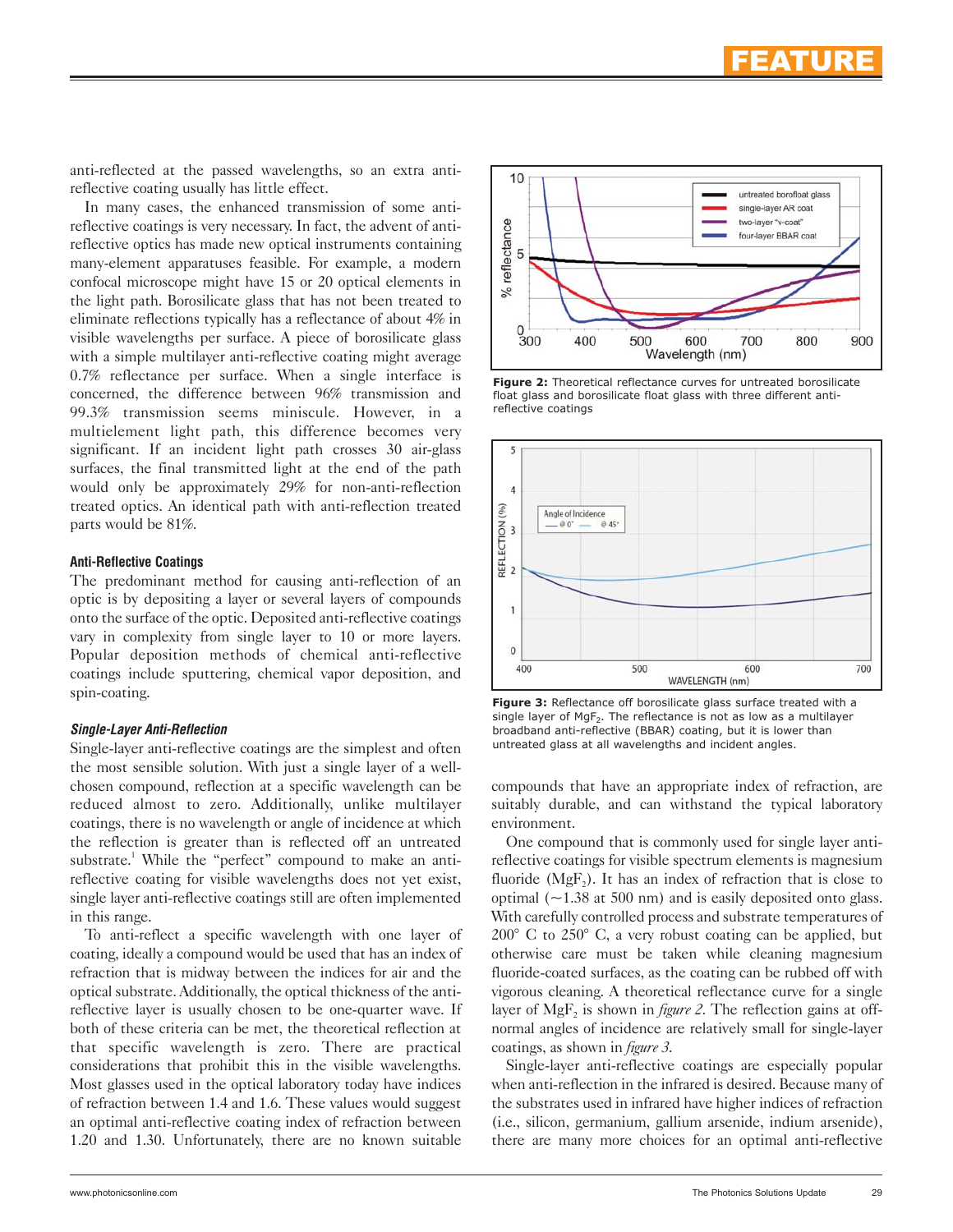

**Figure 4:** Multilayer broadband anti-reflective (BBAR) coatings can achieve reflections below 1% at a broad range of wavelengths but at the expense of higher out-of-band reflectance and large percentage gains in reflectance at non-normal angles of incidence.

coating compound than for glasses. For example, the abovementioned infrared substrates all have indices of refraction close to 4. A single layer of zinc sulfide can be used to antireflect all of these substrates quite effectively.<sup>2</sup>

## **V-Coating (Two-Layer Anti-Reflection)**

If very low reflection is needed, but at only one specific wavelength, v-coating, a two-layer anti-reflective coating, is often the best solution. By using two layers with contrasting indices of refraction, it is possible to reduce the reflection at a specific wavelength to near zero. A drawback of this technique is that it actually increases reflection at wavelengths other than that for which the coating is optimized (evident on *figure 2*). If the actual goal is to minimize reflections at multiple wavelengths, v-coating will not produce the desired result.

## **Multilayer Coatings**

For broadband anti-reflection of less than 1% in the visible wavelengths, multilayer coatings are required. Broadband antireflective (BBAR) coatings have an advantage of producing very low reflection over a controllable, broad range of wavelengths (*figure 2*). Beyond the region for which the coating is optimized, such as the v-coating, reflection off the optic is greater than reflection from untreated glass. BBAR coatings suffer slightly larger percentage reflection gains at off-normal angles of incidence when compared with single-layer antireflective coatings. *Figure 4* illustrates these large reflectance gains at off-normal angles of incidence for multilayer coatings.

## **Materials**

Anti-reflection in the visible and near-IR wavelengths can be achieved with a variety of different deposited compounds. Silicon monoxide, yttrium fluoride, and magnesium fluoride are three popular low-index-of-refraction materials. Silicon monoxide is used primarily in the infrared wavelengths, while yttrium fluoride and magnesium fluoride are used most frequently in the visible region. The primary drawback of these compounds is their durability. While anti-reflective coatings utilizing either of these can be cleaned, care must be taken not to cause damage. Anti-reflective coatings also can be made using harder oxide compounds that are more durable, but they tend not to perform quite as well and require that the optic be subjected to high temperatures during deposition. In general, the more energetic (higher temperature) the process that is used to deposit the anti-reflective coating, the more durable the resultant coating is.

## **Moth-Eye And Random Microstructured Anti-Reflection**

The physical structure of moths' eyes gives these insects a unique means of minimizing reflection. Reduced reflections off of moths' eyes can make the difference between their being eaten by a predator or remaining unseen. As a result of this environmental pressure, moths have evolved a regular repeating pattern of 3-D prominences on the surface of their eyes that effectively reduce reflection. With some effort, scientists have been able to duplicate the "moth-eye" pattern on glass to achieve a similar anti-reflection effect.

Initially, it seems non-intuitive that simply changing the surface structure of the glass should reduce reflections off that surface. By changing the initially smooth, flat surface of the glass to a surface that has a regular pattern of prominences that are hundreds of nanometers in size, the surface area has actually increased dramatically. Increased surface area would seem to suggest higher reflection rather than lower.

The reason for the reduced reflection off of a moth-eye surface is that the light no longer has a distinct boundary between the air and glass (or air and eye of the moth). Where there once was a very sharp boundary between air and glass, the transition now occurs over an appreciable fraction of a wavelength. Because reflections only can occur where there is a change in index of refraction and there is no longer a sharp boundary between materials, reflections are drastically reduced. In the visible range on fused silica, moth-eye antireflection treatment can achieve broadband reflection off each surface of 0.2% or better.

It is important to note that the size of the microstructures is very important. The structure on moths' eyes is a regular repeating pattern of hexagonal finger-like projections that are spaced roughly 300 nm from each other and rise about 200 nm from the eye's surface. This size of microstructure is optimized roughly for anti-reflection of the visible spectrum. If the structures are made slightly smaller or larger in size, the surface can be optimized to reflect shorter or longer wavelengths, respectively.

For example, arsenic triselenide is used in optics in the 5- to 15-micron range. A typical moth-eye structure for this window of wavelengths might have prominences that rise 3,500 nm from the substrate surface with an average spacing between